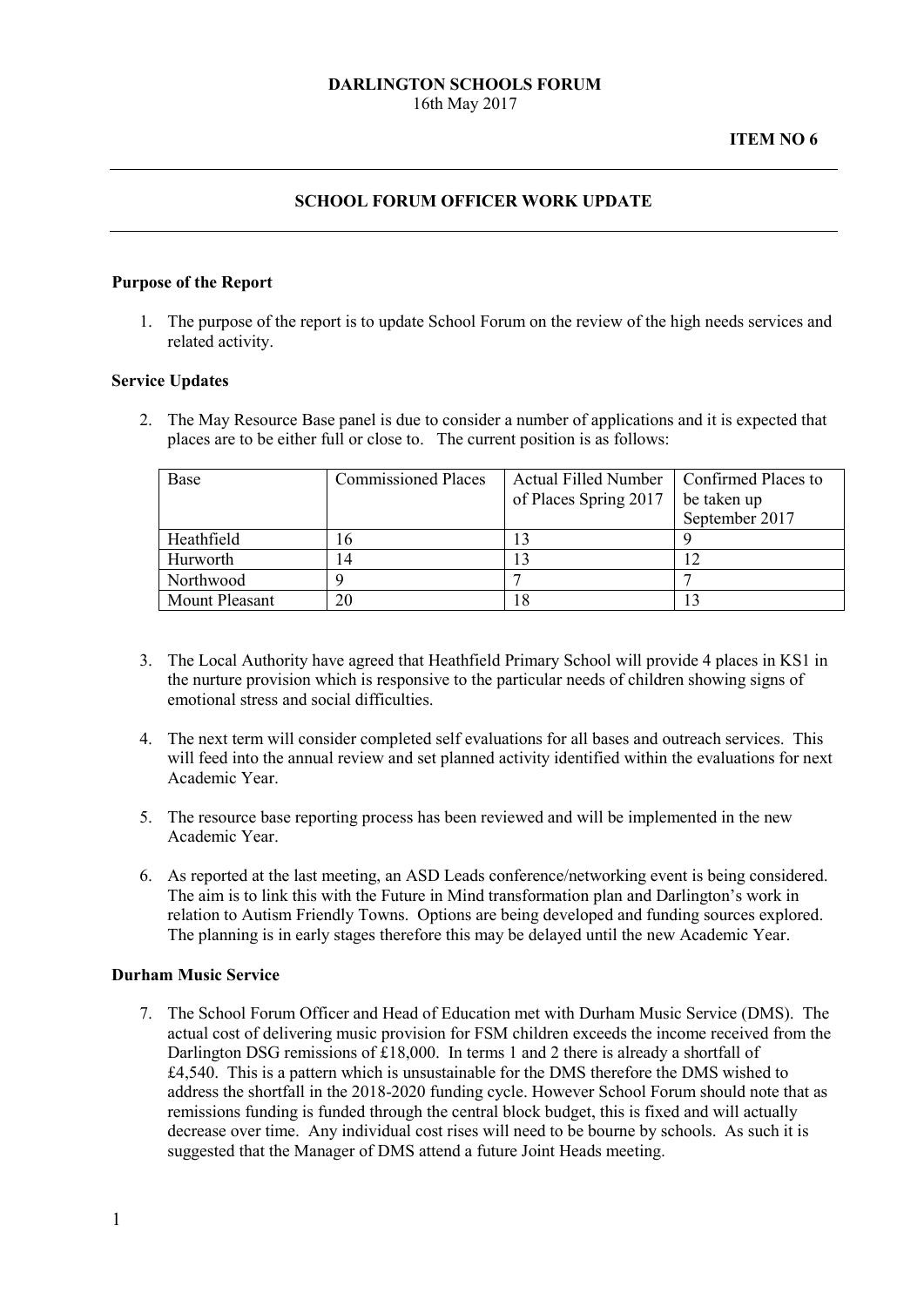8. The Head of Education Services or equivalent senior leader agreed to join the DMS Board from September 2017 and Darlington have been requested to secure secondary Head Teacher representation. It should also be noted that DMS have submitted an application for funding to Youth Music Funding for teaching music in the Early Years, with a focus on progression as opposed to one-off events. This will include training for Childminders.

# **Contract Reviews**

- 9. There are ongoing reviews on the specifications for 2017/18 for the Low Incidence Needs service, Travellers Education and Attainment service and the Beaumont Hill outreach services. This is in response to gaps in need, growth in need, statutory duty and staff capacity. Any changes to services will be agreed in the Summer term in readiness for the new Academic Year and updates will be provided for SENCO's. Separate papers have been prepared where services are requesting funding.
- 10. Contracts and service level agreements will be re-issued next term for the new Academic Year.

## **General updates**

- 11. A research paper is being prepared around incidence of disability and links to poverty. This was requested by the CYP Scrutiny when considering the Accessibility Strategy and will be reported at a future Scrutiny meeting. School Forum will be provided with the research findings.
- 12. A response to the Schools national funding formula (stage 2) consultation was submitted on behalf of the School Forum on 21<sup>st</sup> March 2017.
- 13. North of England Commissioning support (NECS) are currently working with Durham County Council looking at the therapy provision (occupational therapy, physiotherapy and speech  $\&$ language therapy) for children both in special schools and mainstream schools. The work was initiated because of parental demands to send children to independent sector providers and the costs and travel associated with this. The group are looking at whether or not needs can be met more locally which would be better short and long term for many of these children. NECS are seeking to re-design existing services rather than re-procure. Darlington's input has been requested to ensure the re-designed service meets the needs of Darlington rather than being designed purely around the needs of Durham.
- 14. NECS also wish to review the delivery of CAMHS services, we will ensure that schools are represented on any group discussions.

### **Future in Mind Projects Update**

- 15. **E-Safety Peer Support** An SLA has been developed for the targeted schools where e-safety has been highlighted in the action plans following the Healthy Lifestyle Survey (HLS). Team Around the School (TAS) meetings are underway and the projects will be rolled out in the Summer Term. The Local Authority digital media resource, C:thebox, have written the peer support programme in such a way that it can fit any school model and is adaptable to their timetable and needs to support engagement.
- 16. At the last meeting, a question was raised by the Cabinet Member for Children and Young People about the participation of schools in all of the Future in Mind projects. Five schools at the time had not participated in any of the projects. As some schools do not participate in the HLS they will not be eligible for the e-safety project, however all schools are invited to participate in the work of the Internet Safety Partnership, and the support offered from there. Further information on this can be sought from Catherine Shaw.
- 17. **The 'Mindful Schools' programme** is into its next stage of 'train the trainer', 3 day long courses arranged for May and June 2017. The commitment to the programme has been excellent, 41 staff out of 48 are still participating. One school to date has been unable to complete the